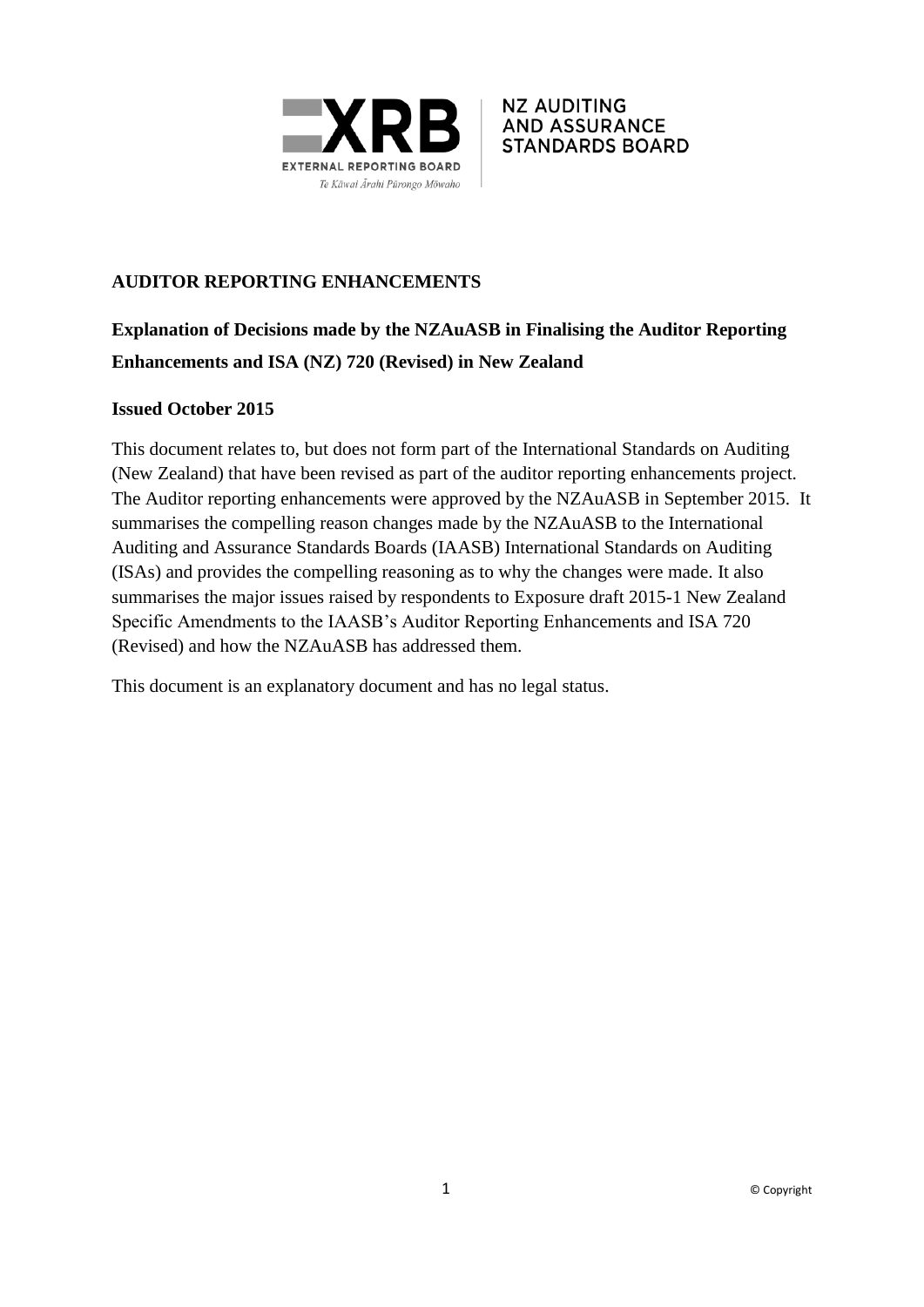#### **COPYRIGHT**

© External Reporting Board ("XRB") 2015

This XRB Explanatory Document contains copyright material.

Reproduction in unaltered form (retaining this notice) is permitted for personal and non-commercial use subject to the inclusion of an acknowledgement of the source.

Requests and enquiries concerning reproduction and rights for commercial purposes within New Zealand should be addressed to the Chief Executive, External Reporting Board at the following email address: [enquiries@xrb.govt.nz](mailto:enquiries@xrb.govt.nz)

ISBN 978-1-927292-94-5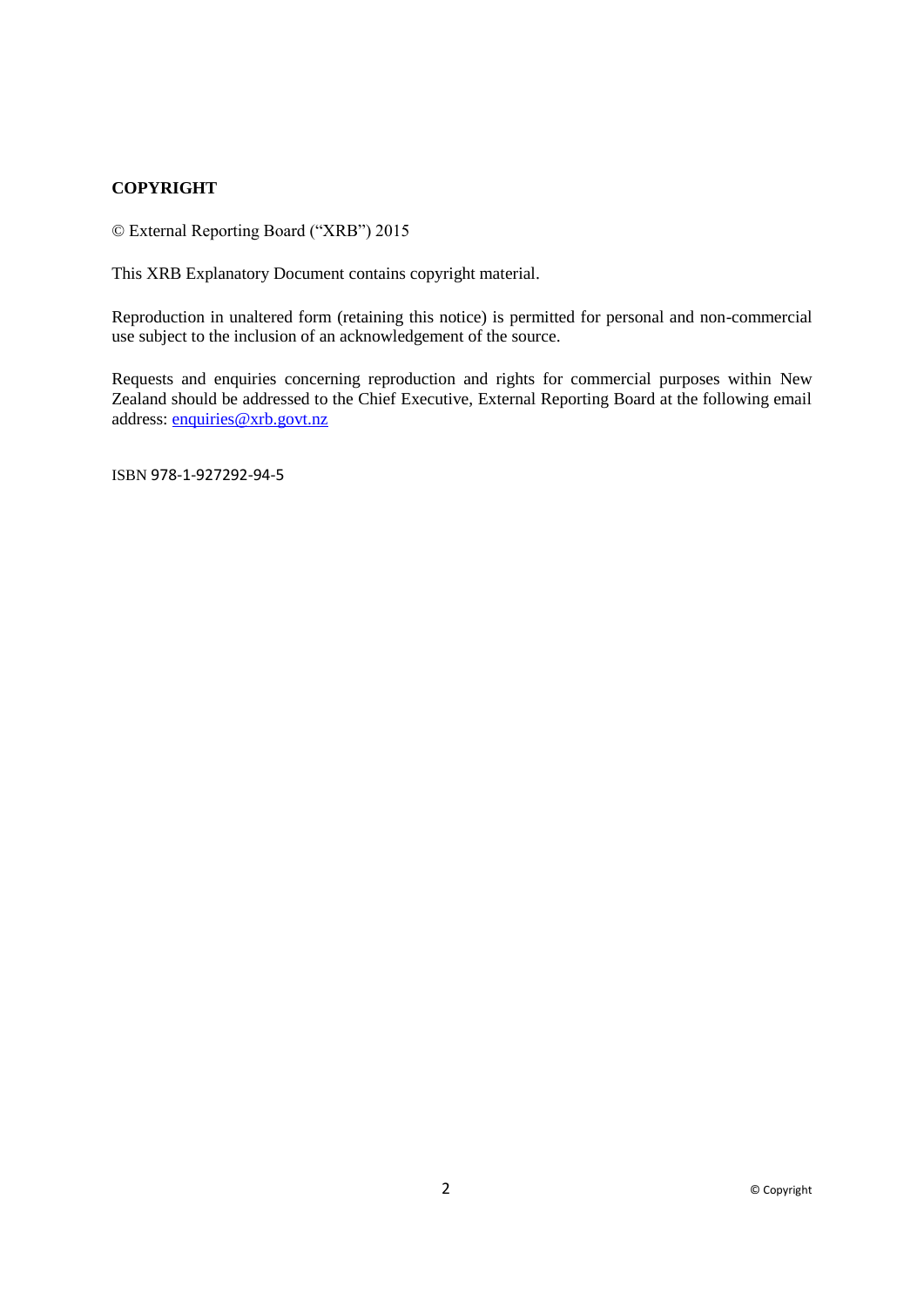## **AUDITOR REPORTING ENHANCEMENTS**

### **Explanation of Decisions made by the NZAuASB in Finalising the Auditor Reporting Enhancements and ISA (NZ) 720 (Revised) in New Zealand**

### **CONTENTS**

|                                                             | Paragraph |
|-------------------------------------------------------------|-----------|
|                                                             | $1 - 2$   |
| <b>MAJOR ISSUES RAISED BY RESPONDENTS ON EXPOSURE </b>      | 3         |
| <b>HOW THE NZAUASB RESPONDED</b>                            |           |
|                                                             | $4-9$     |
|                                                             | $10-13$   |
|                                                             | $14 - 18$ |
|                                                             | 19-24     |
|                                                             | $25 - 28$ |
| <b>RATIONALE FOR AMENDMENTS MADE TO THE IAASB's AUDITOR</b> | 29        |
|                                                             | $30 - 31$ |
|                                                             | 32-33     |
|                                                             | 34-35     |
|                                                             | 36        |
|                                                             | 37-38     |
|                                                             | 39        |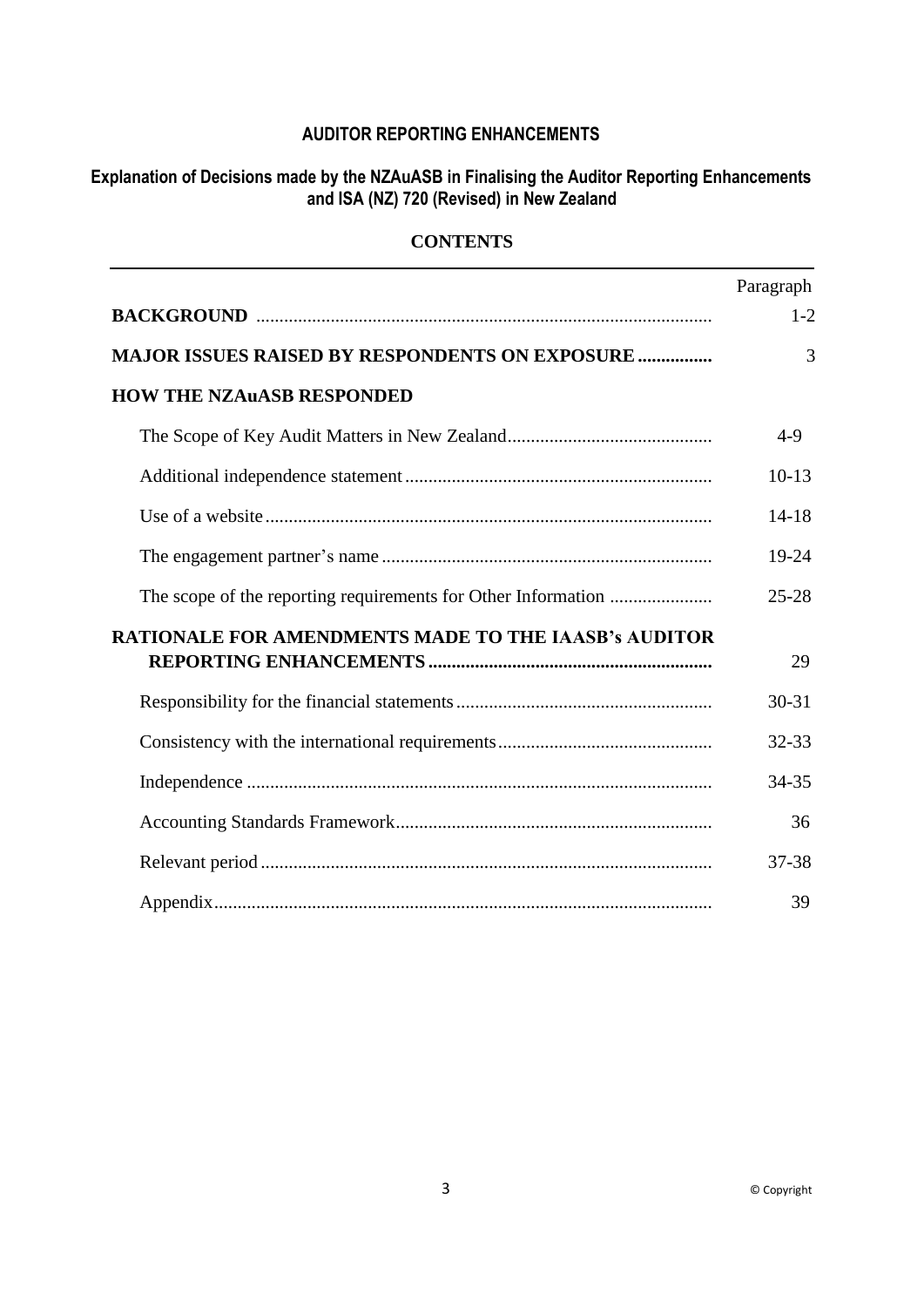### **BACKGROUND**

- 1. The IAASB issued new and revised International Standards on Auditing in January 2015, following the approval and consideration of due process by the Public Interest Oversight Board. The new and revised auditor reporting standards were the result of a 4 year project, which included three international consultation documents and numerous outreach activities.
- 2. The NZAuASB issued ED 2015-1 *New Zealand Specific Amendments to the IAASB's Auditor Reporting Enhancements and ISA 720 (Revised)* proposing to adopt, and in limited instances modify, the new and revised ISAs in New Zealand on 12 May 2015, with a comment deadline of 10 August 2015. The NZAuASB hosted 6 roundtable discussions in Auckland, Wellington and Christchurch.

### **MAJOR ISSUES RAISED BY RESPONDENTS ON EXPOSURE**

- 3. Eleven submissions were received from the regulators, one professional body, practitioners, the Institute of Directors, one representative of a preparer and the Office of the Auditor-General. Key issues raised in the submissions received included:
	- the scope of the key audit matter (KAM) reporting requirements;
	- additional independence statements;
	- use of a website for the description of the auditor's responsibilities;
	- the engagement partner's name; and
	- the scope of the reporting requirements for Other Information.

#### **HOW THE NZAuASB RESPONDED**

*The scope of the key audit matter reporting requirements*

- 4. The NZAuASB proposed a cautious phased approach to introducing the reporting of KAM in New Zealand as follows:
	- a. Mandating the reporting of KAM for "listed issuers" for periods ending on or after 15 December 2016. This is in line with the international requirements but the term "listed entity" is modified to refer to "listed issuer".
	- b. Mandating the reporting of KAM for FMC reporting entities considered to have a higher level of public accountability for years ending on or after 31 December 2018. This is broader than the international requirements and the requirements in Australia.
- 5. Mixed views were received in response to the proposal to broaden the scope of mandatory reporting of KAM beyond listed entities. Five out of ten submissions received on this (all from practitioners) were concerned that the New Zealand proposals had gone too far, going further than other jurisdictions in requiring nonlisted entities to report KAM. Concern was expressed regarding the cost/benefit of such a broad scope in a small jurisdiction like New Zealand, where there are relatively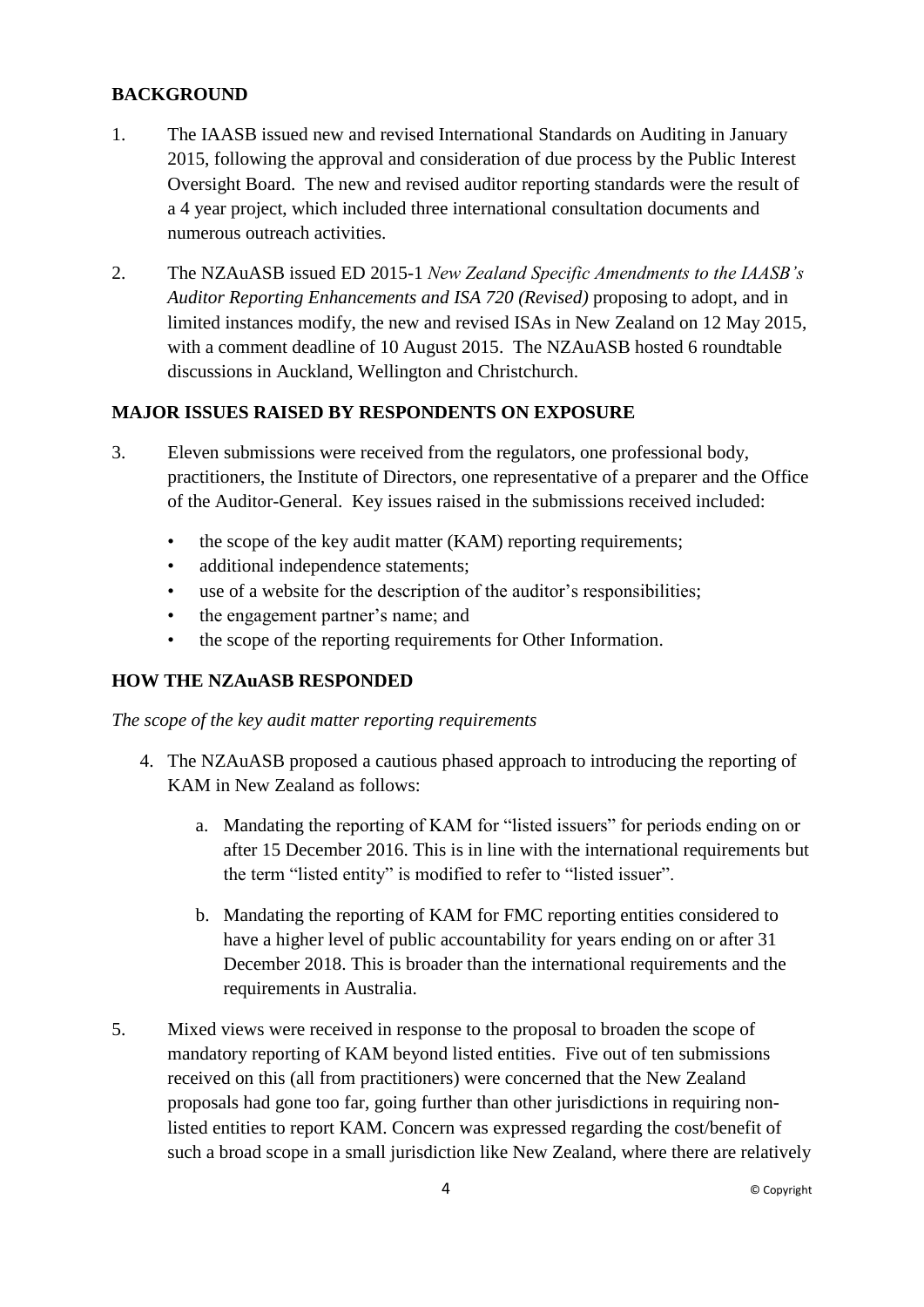few licensed auditors. The other five submissions were either supportive of the proposed cautious phased approach, or recommended an earlier adoption by some non-listed FMC reporting entities considered to have a higher level of public accountability. The regulators were especially supportive of including large registered banks, insurers and non-bank deposit takers in the requirement to report KAM as part of the initial reporting requirements from 2016.

- 6. The NZAuASB agreed that the scope should be finalised as proposed. This is consistent with the approach taken throughout the ISAs (NZ) to amend references from "listed entities" to "FMC reporting entities considered to have a higher level of public accountability". Given the unique nature of the New Zealand economy, and the comparatively larger proportion of unlisted entities that would have public accountability, the NZAuASB has consistently changed this term in the ISAs (NZ), to capture the most significant and publicly accountable entities to the New Zealand economy, and continues to believe that it is appropriate to do so for the reporting of key audit matters.
- 7. Conceptually, the NZAuASB is of the view that the reporting of KAM should apply equally to all audits. This is on the basis that an "audit is an audit" and there should be no differential auditing requirements. However, the NZAuASB recognises that there is a cost associated to reporting key audit matters and that internationally the scope of the reporting requirements has been restricted, at least initially, to listed entities. In New Zealand, however, most of the registered banks, insurers, non-bank deposit takers and kiwi saver schemes are not listed, whereas in other jurisdictions many of these types of entities are. The NZAuASB considers that users of the auditor's report of these non-listed FMC reporting entities would benefit from KAM being reported, and given the nature and the importance of these entities to the New Zealand economy, there is justification for including these entities in the scope of the KAM requirements. The New Zealand capital market is unique in that it has a significant number of unlisted issuers who hold large amounts of investors' funds. These entities carry large liabilities to investors. The NZAuASB considers that users of the auditor's report of non-listed FMC reporting entities with higher levels of public accountability would benefit from the reporting of KAM.
- 8. The NZAuASB considered other alternatives to an appropriate scope for KAM in New Zealand. This included deeming specific types of entities to be in scope and establishing size criteria. While there are merits to these approaches, on balance the NZAuASB determined that it was undesirable to create numerous sub-categories of reporting and auditing requirements within New Zealand.
- 9. However, in recognition of the significance of the change to the audit profession and the reporting supply chain overall, the possible incremental costs of implementing these requirements, and the relatively small number of licensed auditors available to perform these audits, there is also the need to defer the implementation by 2 years, in order to avoid having a potentially negative impact on audit quality. The NZAuASB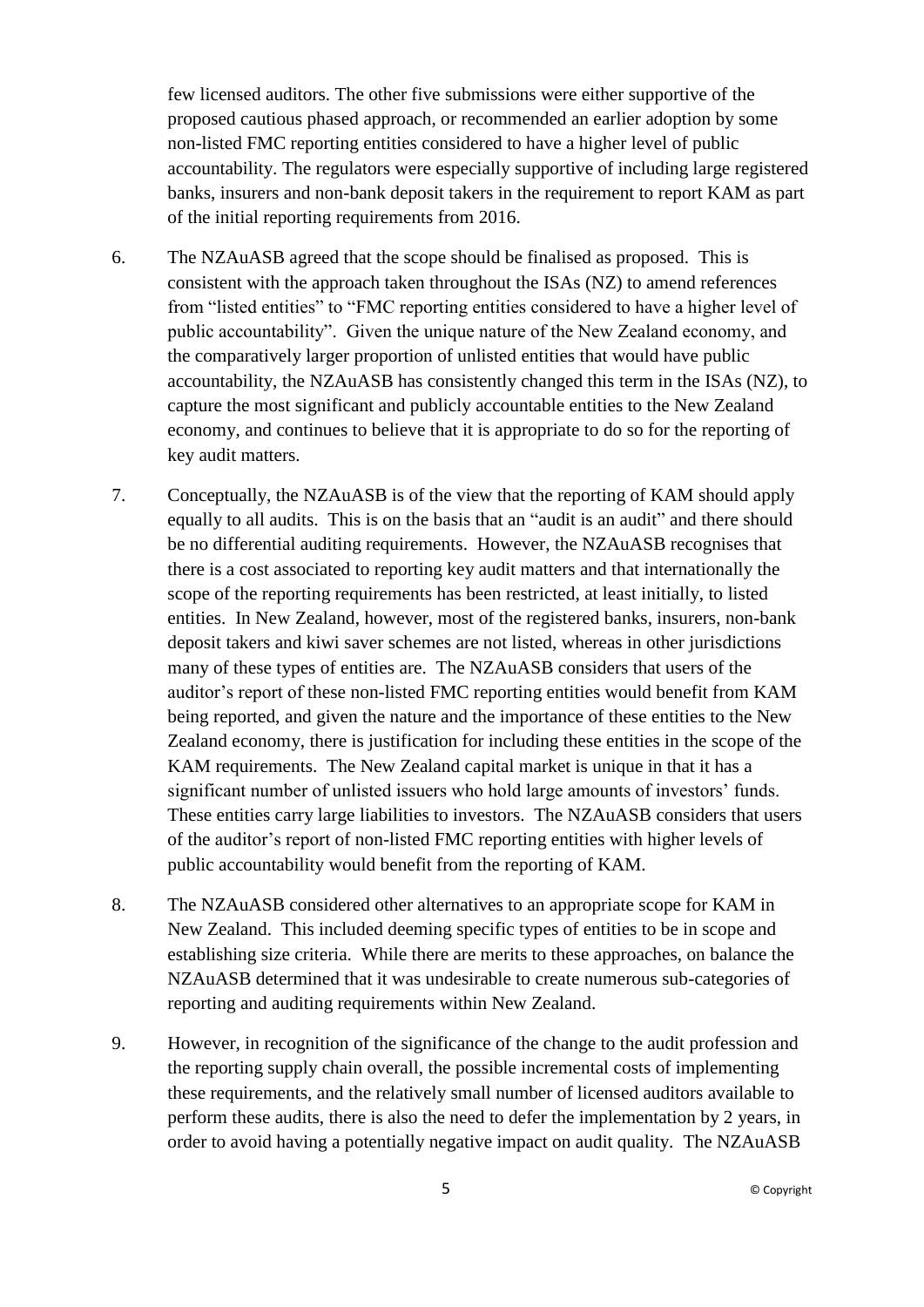is aware that the reporting deadlines for entities have also recently been shortened, and considers that the addition of the reporting on key audit matters could put additional pressure on auditors, which could impact negatively on quality. For this reason, the NZAuASB is reluctant to require key audit matters for all FMC reporting entities considered to have a higher level of public accountability from 2016, as preferred by other submitters. The NZAuASB considers that this information is accessible to the regulators by request if required during the transitional period. The NZAuASB considers that 2 years is an appropriate and cautious transition period, as it will allow a phased approach to the reporting of Key Audit Matters, enabling auditors to learn from the experience of reporting key audit matters for listed issuers. The NZAuASB is still committed to reviewing this scope, and to consider whether KAM should be required in the auditor reports of all tier 1 entities as part of the post implementation review scheduled for 2 years after implementation.

#### *Additional independence statement*

- 10. The IAASB requires, for auditor reports of listed entities, that the auditor's responsibilities paragraphs include a statement that the auditor is required to disclose to those charged with governance all relationships and other matters that may reasonably be thought to bear on the auditor's independence, and where applicable, related safeguards.
- 11. There is an existing requirement in New Zealand for all auditor reports to disclose any interests in or relationships with the client other than that as auditor. This New Zealand requirement will be retained in the revised standards. The NZAuASB had proposed to amend the above mentioned "new" statement required by the IAASB to apply to all entities, on the basis that this disclosure is already made in more detail in New Zealand, i.e. not only is the information disclosed to those charged with governance but it is disclosed in the auditor's report.
- 12. Submissions received generally did not support this proposed modification to the international requirements. There is no compelling reason to add this statement to all auditors' reports, given that additional independence statements are already required for all entities. The disclosure would be duplicated and therefore is unlikely to enhance audit quality. Whilst the NZAuASB does not consider that the IAASB requirement should be removed, there is no compelling reason to modify the scope of this new requirement.
- 13. In line with other changes to the use of the term "listed entity", the NZAuASB agreed not to remove the IAASB requirement, but to apply it to all FMC reporting entities considered to have a higher level of public accountability. This will avoid the further distinction between the audit requirements.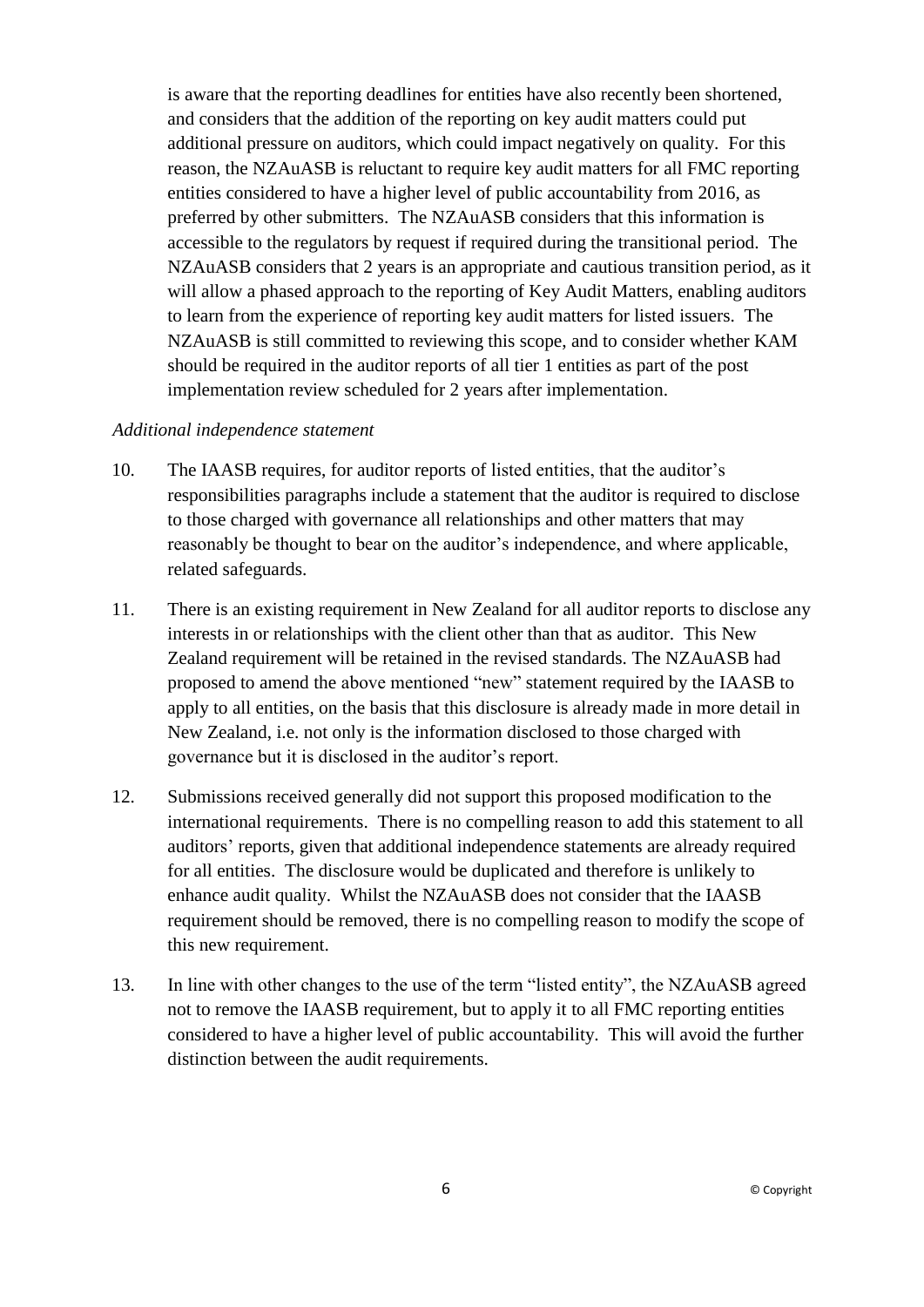### *Use of a website*

- 14. The IAASB requirements permit, in limited circumstances where law, regulation or national auditing standards expressly permit the auditor to do so, for the description of the auditor's responsibilities to be moved out of the auditor's report and referred to a website of an appropriate authority. No law or regulation permits such practice in New Zealand. The XRB or a regulator such as the FMA would be examples of an appropriate authority.
- 15. The NZAuASB did not propose to maintain such a website, and therefore, in New Zealand the conditions of the use of website would not have been available to practitioners. The NZAuASB considered that information about the responsibilities of the auditor is critical to understanding the objectives of an audit and is critical to ensure users understanding of the auditor's report. Moving this information to a website potentially disconnects this critical information from the auditor's report, which may widen the expectation gap in New Zealand.
- 16. Submissions received favoured the option to make use of a website reference. Feedback indicated a level of confusion as to whether or not the reference to a website would be permitted, as the New Zealand standard would not prohibit such use, but rather it would be implicitly excluded as an option. Constituents also queried whether the compelling reason test had been met as New Zealand is not different from the rest of the world in this respect, i.e. the risk of an expectation gap exists globally. The NZAuASB had proposed to retain the option of moving this material to an appendix, where there is also a risk of disconnect.
- 17. In finalising the standard, the NZAuASB considered that if the New Zealand standard did not prohibit the use of a website, there was a risk that the standard could be misinterpreted and a regulator like the FMA would be able to maintain such a website, and thereby enable use of the website reference. In this regard, the standard should be clear as to whether the use of a website was permitted or not. The NZAuASB agreed that the compelling reason test had not been met to prohibit the use of a website, and decided that the XRB should maintain such a website, permitting the use of a reference to the website in New Zealand auditor reports. The auditor can still exercise their judgement to determine the most appropriate place to position this material, either in the body of the report, in an appendix or by way of a reference to a website.
- 18. The NZAuASB will create a webpage with the appropriate wording. There will be different options available and practitioners should take care to cross refer to the appropriate webpage as examples will be created for FMC reporting entities considered to have a higher level of public accountability, other entities and for consolidated financial statements.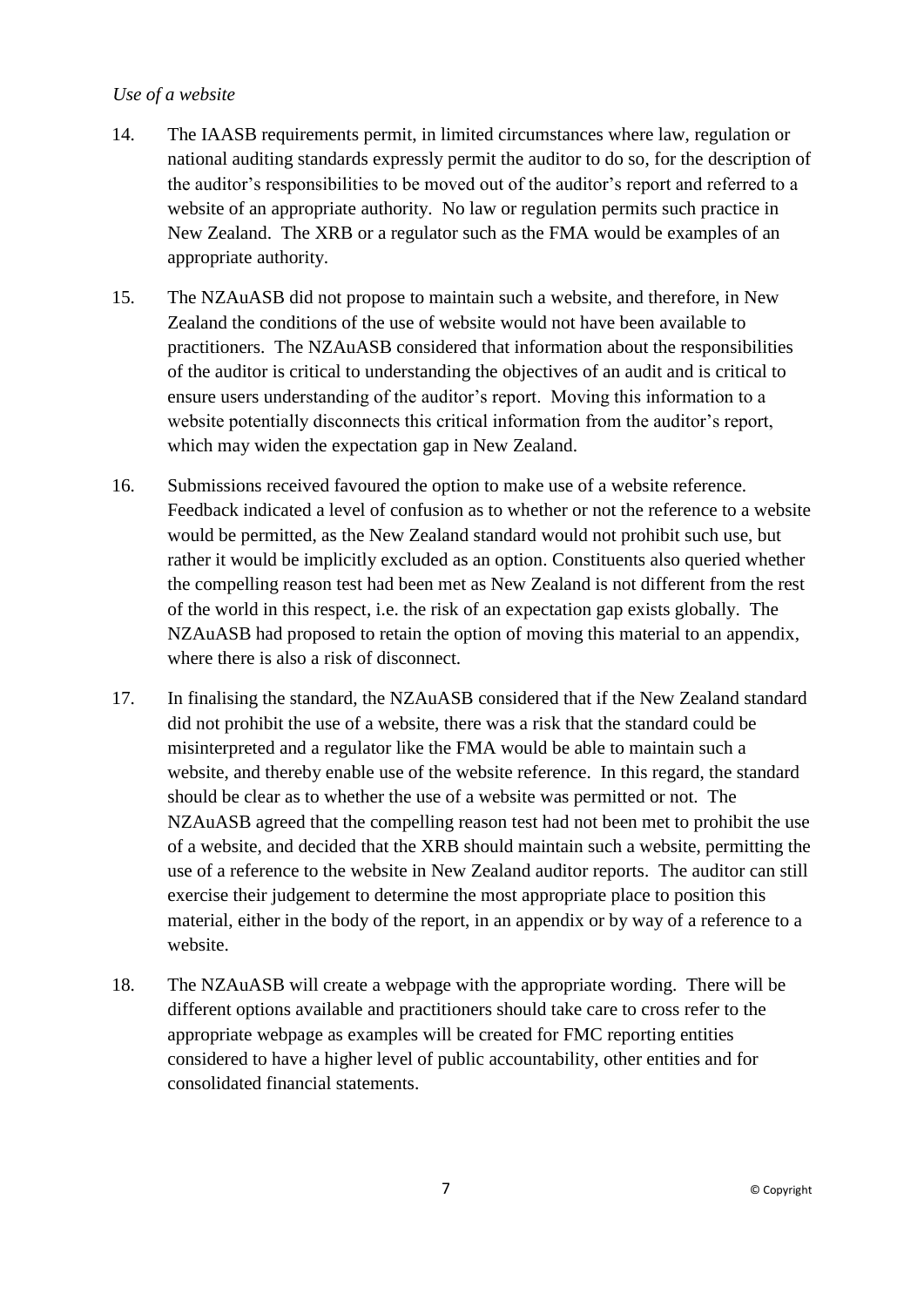#### *The engagement partner's name*

- 19. The IAASB requires that the name of the engagement partner be included in the auditor's report for listed entities.
- 20. The NZAuASB proposed to expand this requirement to apply to all entities in New Zealand. This was on the basis that conceptually there should be no distinction between the audit requirements based on the client type. Application to all entities would promote consistency and result in a standard that was simpler to comply with. The NZAuASB considered that distinguishing between listed entities and other clients adds an unnecessary level of complexity. Applying the requirement to all audits avoids the need to decide whether or not to add the engagement partner's name, avoiding an unintentional breach of the requirements.
- 21. The cost to disclosing the engagement partner's name is not considered to be high. The NZAuASB proposed that the benefit of simplicity outweighed this cost.
- 22. Feedback received queried whether the compelling reason test had been met, with a majority of respondents preferring that the requirement should be limited to listed entities, consistent with the international requirements.
- 23. The NZAuASB noted that in Australia and other jurisdictions where it is already existing practice, or required by law, to disclose the engagement partner name, this is not generally applied as broadly as to apply to all audit engagements. For example, in Australia, this will be applied to entities that are required by law or regulation to do so. It is also not existing practice in New Zealand to disclose the partner's name on all audits. Whilst it may be simpler to comply with the standards if consistently required for all audits, from a practice management perspective firms can require or voluntarily disclose the engagement partner name. On balance, the NZAuASB reconsidered whether there were compelling reasons to differ from the international standards as well as the Australian standards, and agreed not to require the disclosure of the engagement partner's name for all audits in New Zealand.
- 24. However, the NZAuASB has consistently amended the term "listed entity" to refer to "FMC reporting entity considered to have a higher level of public accountability". The term "listed entity" is not defined in legislation or in the ISAs (NZ). For this reason, consistent with the use and scope of all audit requirements that apply to listed entities, the requirement will be amended in New Zealand to apply to FMC reporting entities considered to have a higher level of public accountability. This is to avoid creating further distinctions between categories of entities in the ISAs (NZ).

*The scope of the reporting requirements for other information*

25. The IAASB standard requires a section on other information to be included in the auditor reports of all listed entities, even where the auditor expects to obtain other information after the date of the auditor's report. The objective of the reporting requirement is to improve transparency for entities where laws or regulations are most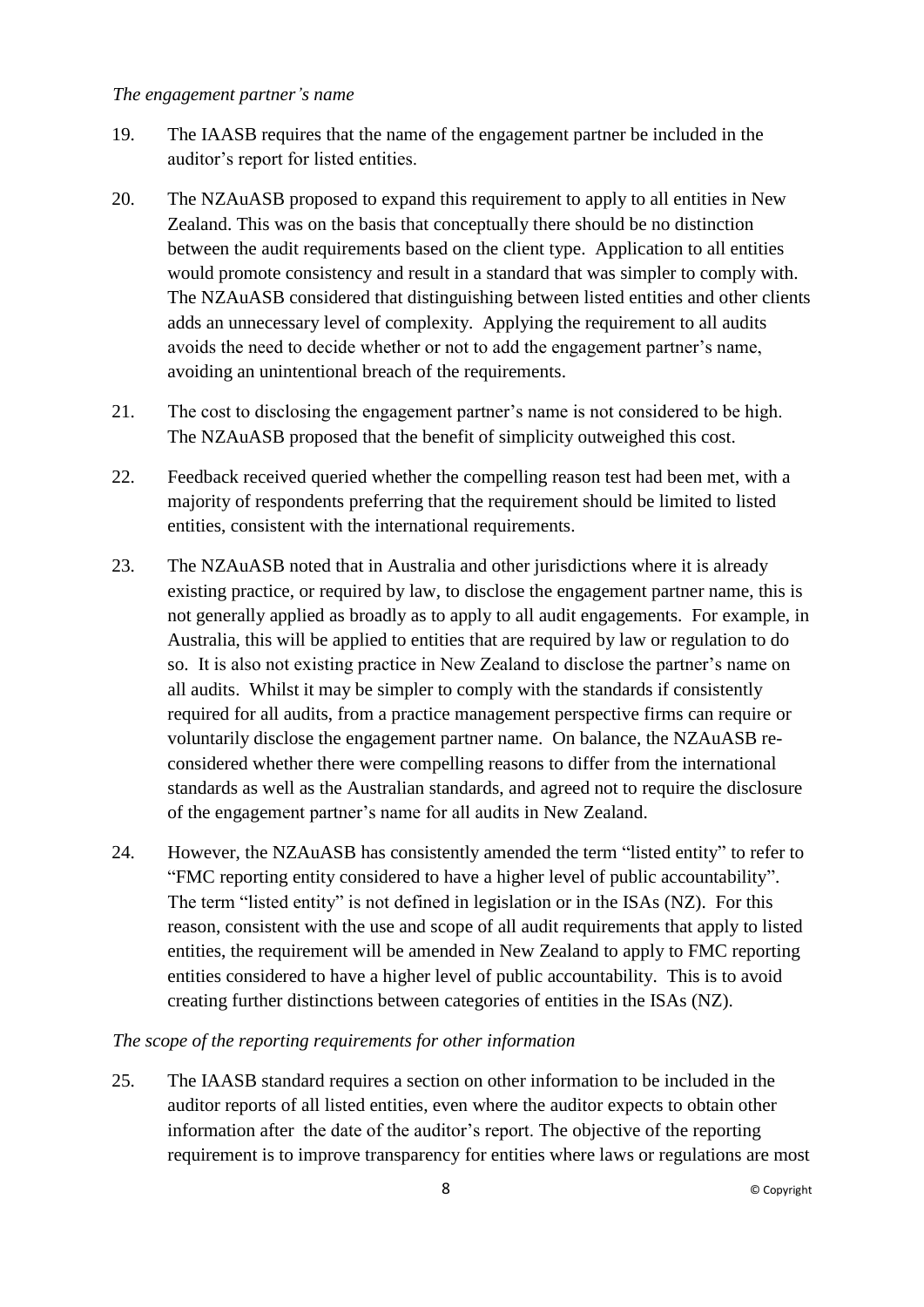likely to clearly set out the expected nature, content and timing of such other information. The IAASB standard encourages reporting when other information is subject to the auditor's responsibilities for all other entities.

- 26. The NZAuASB proposed to amend the scope of this requirement to apply to all FMC reporting entities considered to have a higher level of public accountability. The NZAuASB considers that the users of the reports of all FMC reporting entities will benefit from the additional transparency, where those entities prepare other information that is subject to the auditor's responsibilities under the standard. In addition, a 'listed entity' is not a defined term in the New Zealand standards. All instances of listed entity has been amended to refer to FMC reporting entities considered to have a higher level of public accountability. The NZAuASB does not want to further distinguish audit requirements by type of audit client.
- 27. The submissions received were generally not supportive of the reporting requirements as a result of the difficulty in timing that is foreseen. In New Zealand, in most instances the other information is only received after the date of the auditor's report.
- 28. Whilst the NZAuASB acknowledges the practical challenges that the standard creates, the Board does not consider that extending the scope from listed entities to FMC reporting entities is overly onerous in New Zealand. The international standard encourages such reporting and the NZAuASB considers that users of reports of FMC reporting entities would also benefit from any additional transparency that this reporting provides.

# **RATIONALE FOR AMENDMENTS MADE TO THE IAASB's AUDITOR REPORTING ENHANCEMENTS**

29. In addition to the NZAuASB's response to the key matters raised in response to the exposure draft outlined above, this section documents the remaining compelling reasons identified by the NZAuASB to amend the Auditor Reporting Enhancements as finalised by the IAASB. The NZAuASB applied the [Principles of Convergence to](https://xrb.govt.nz/Site/Auditing_Assurance_Standards/Current_Standards/Convergence_with_Int_Stds.aspx)  [International Standards](https://xrb.govt.nz/Site/Auditing_Assurance_Standards/Current_Standards/Convergence_with_Int_Stds.aspx) in developing any amendments to the auditor reporting package in New Zealand, and has only amended the international standards where there are compelling reasons to do so. Additional requirements are clearly identifiable as NZ paragraphs and are also described in the conformity with international requirements at the end of the ISAs (NZ).

#### *Responsibility for the financial statements*

30. In New Zealand, changes have previously been made to the ISAs to clarify that in New Zealand those charged with governance often have responsibility for the preparation and fair presentation of the financial statements on behalf of the entity and therefore it is appropriate for the financial statements to refer to that responsibility. This also reflects existing best governance practice in New Zealand that the responsibility for the financial statements rests with those charged with governance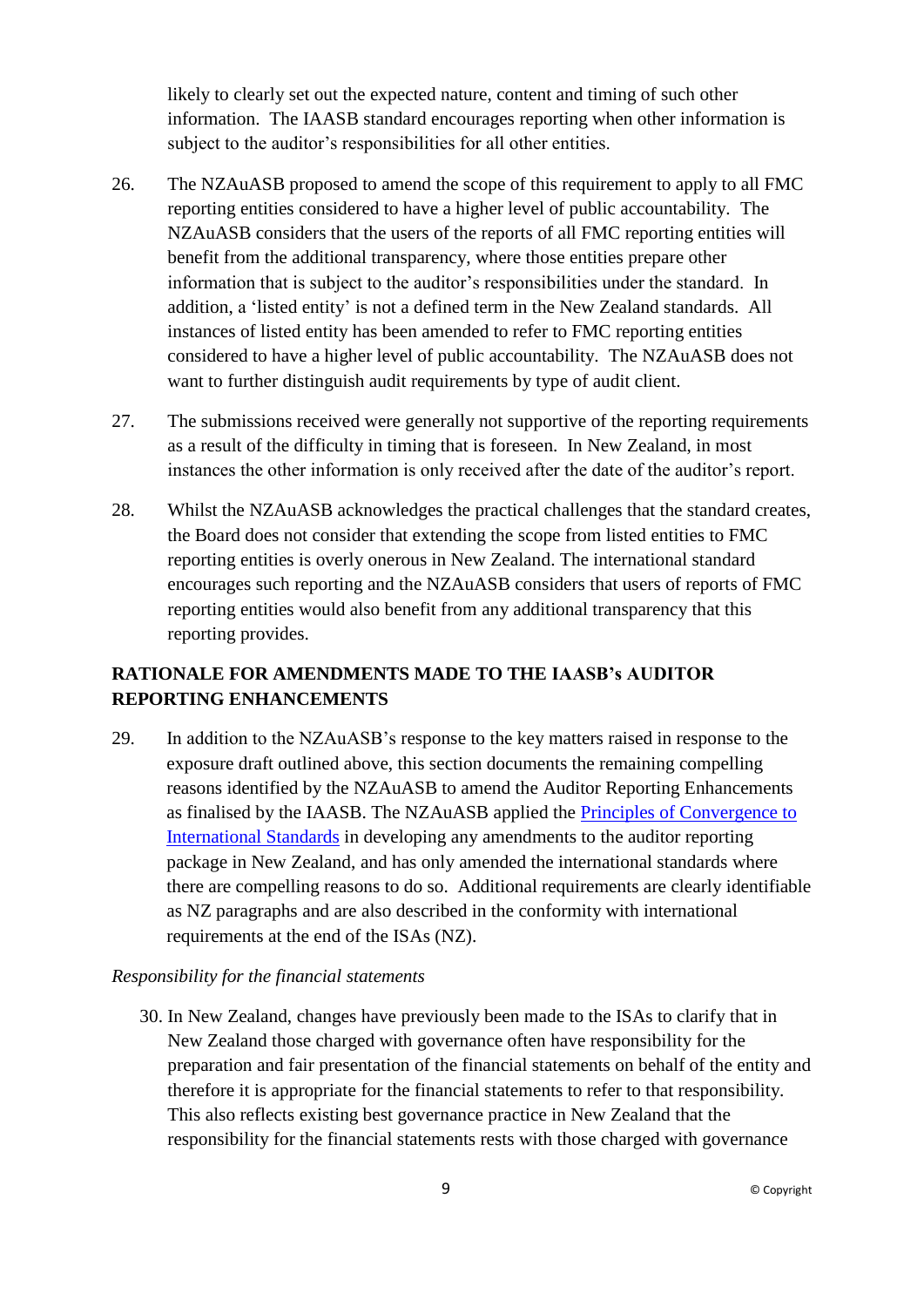rather than management. Currently, the auditor reports in New Zealand commonly refer to the responsibilities of the directors or appropriate title for those charged with governance. The NZAuASB is proposing to retain this change as it remains appropriate and consistent with New Zealand best practice for the auditor report to describe the responsibilities of those charged with governance rather than to management for the financial statements.

31. The NZAuASB is aware and simultaneously consulted on the impact of the recent amendments to the Companies Act 1993 to refer to the company's responsibility rather than the directors' responsibility for the preparation the financial statements. However, the Act remains clear that the authority to manage the affairs of the company rests with the directors, who are also personally liable if the entity does not comply with the financial reporting obligations. The NZAuASB has determined that amendments to the New Zealand contextual paragraph added to ISA (NZ) 700 (Revised) and ISA (NZ) 570 (Revised) should be amended, consistent with changes to other ISAs (NZ), to more appropriately reflect the legislative requirements in New Zealand.

#### *Consistency with the international requirements*

- 32. In New Zealand, legislation requires that the audit is performed in accordance with the XRB standards. These standards include Professional and Ethical Standard (PES) 1 (Revised) not the IESBA Code. The title of the standard has been consistently amended throughout the suite of New Zealand Auditing standards. This addition will clarify that PES 1 (Revised) is as least as stringent as the IESBA Code to clarify that in New Zealand, the auditor must refer to PES 1 (Revised) but may refer to both PES 1 (Revised) and the IESBA Code. This modification clarifies the application of the international wording in the New Zealand context and clarifies that in New Zealand, auditors can refer to both.
- 33. Paragraph NZ51.1 has been amended to clarify that in New Zealand, the auditor must conduct the audit in accordance with the ISAs (NZ) but in so doing will also comply with the ISAs. Reference to both ISAs and ISAs (NZ) is permitted but is not required.

#### *Independence*

34. The additional New Zealand statement has historically been required by the auditing standards in New Zealand and the NZAuASB considers it appropriate to continue to do so. New Zealand is a small jurisdiction, where it is likely that the auditor will have some association with an audit client, given the small nature of the market. This added requirement is considered important in order to promote transparency. In addition, because it has been best practice and has been required by New Zealand auditing standards for many years, the removal of such disclosure is likely to raise more questions and could undermine the credibility of any other independence statement now required by the ISA.